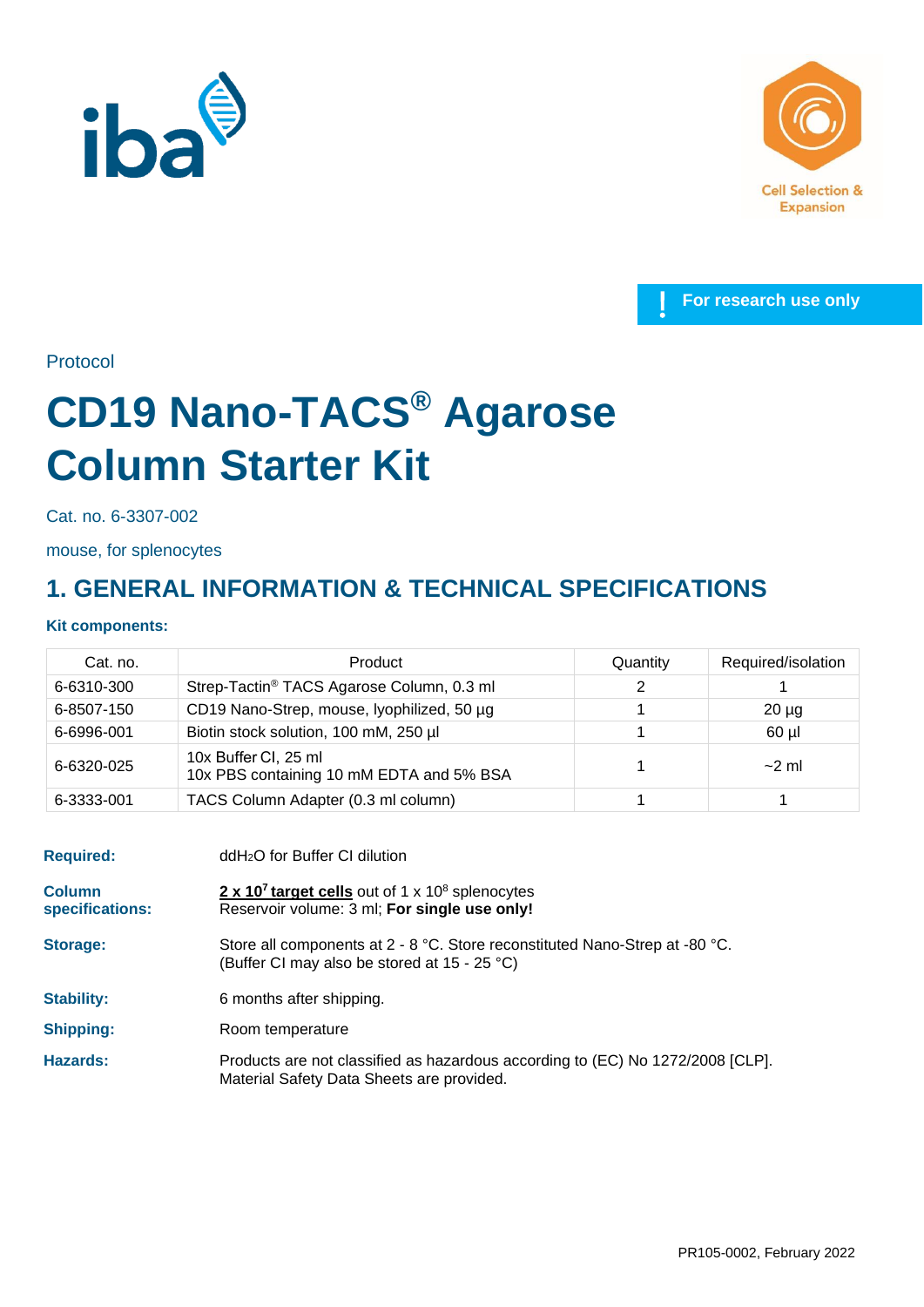## **2. INITIAL PREPARATIONS**

#### **2.1. Reagent preparation**

Allow the reagents to equilibrate to room temperature (RT) prior to use. For a sterile isolation, work under a safety cabinet. **The following volumes will be sufficient for one selection process**.

- **2.1.1.** Prepare 1x Buffer CI from 10x stock by diluting with ddH2O. Degas buffer before use, as air bubbles could block the column.
- **2.1.2.** Dissolve **one vial** of lyophilized Nano-Strep (**50 µg**) in **1 ml** Buffer CI by carefully pipetting up and down (avoid foam formation). **Do not vortex!**



Required per column: **20 µg** Nano-Strep in **400 µl** Buffer CI. Store remaining Nano-Strep solution at -80 °C (stable for 6 months) if not required immediately

**2.1.3.** Prepare 1 mM Biotin Elution Buffer by adding **60 μl** of the 100 mM Biotin stock solution to **6 ml** Buffer CI. Mix thoroughly.

#### **2.2. Sample preparation**

- **2.2.1.** Prepare splenocytes in Buffer CI.
- **2.2.2.** Adjust the concentration of the splenocytes to  $1 5 \times 10^7$  total cells per ml. To remove clumps and to prevent aggregates, pass splenocytes through a 40 μm nylon mesh before isolation

#### **2.3. Column preparation**



**2.3.1. Remove** the caps at the top and at the bottom of the column. Allow the storage solution to drain. Place the Strep-Tactin® TACS Agarose Column into the TACS Column Adapter.

**2.3.2. Wash** the Strep-Tactin® TACS Agarose Column by applying **1 ml** Buffer CI and allow the buffer solution to enter the packed bed completely.

**2.3.3. Load** the **400 µl** Nano-Strep solution (2.1.2.) onto the Strep-Tactin® TACS Agarose Column. Let the Nano-Strep solution enter the packed bed completely. Incubate for **2 min**.

**2.3.4. Wash** the Strep-Tactin® TACS Agarose Column with **600 µl** Buffer CI. Discard effluent and change collection tube. Strep-Tactin® TACS Agarose Column is now ready for cell isolation.



**Do not interrupt the procedure for more than 60 min.**

## **3. PROTOCOL**

#### **3.1. Cell isolation from splenocytes**



**3.1.1. Load** 

Apply diluted splenocytes (2.2.2.) in steps of **max. 3 ml**. Collect flow-through containing unlabeled cells.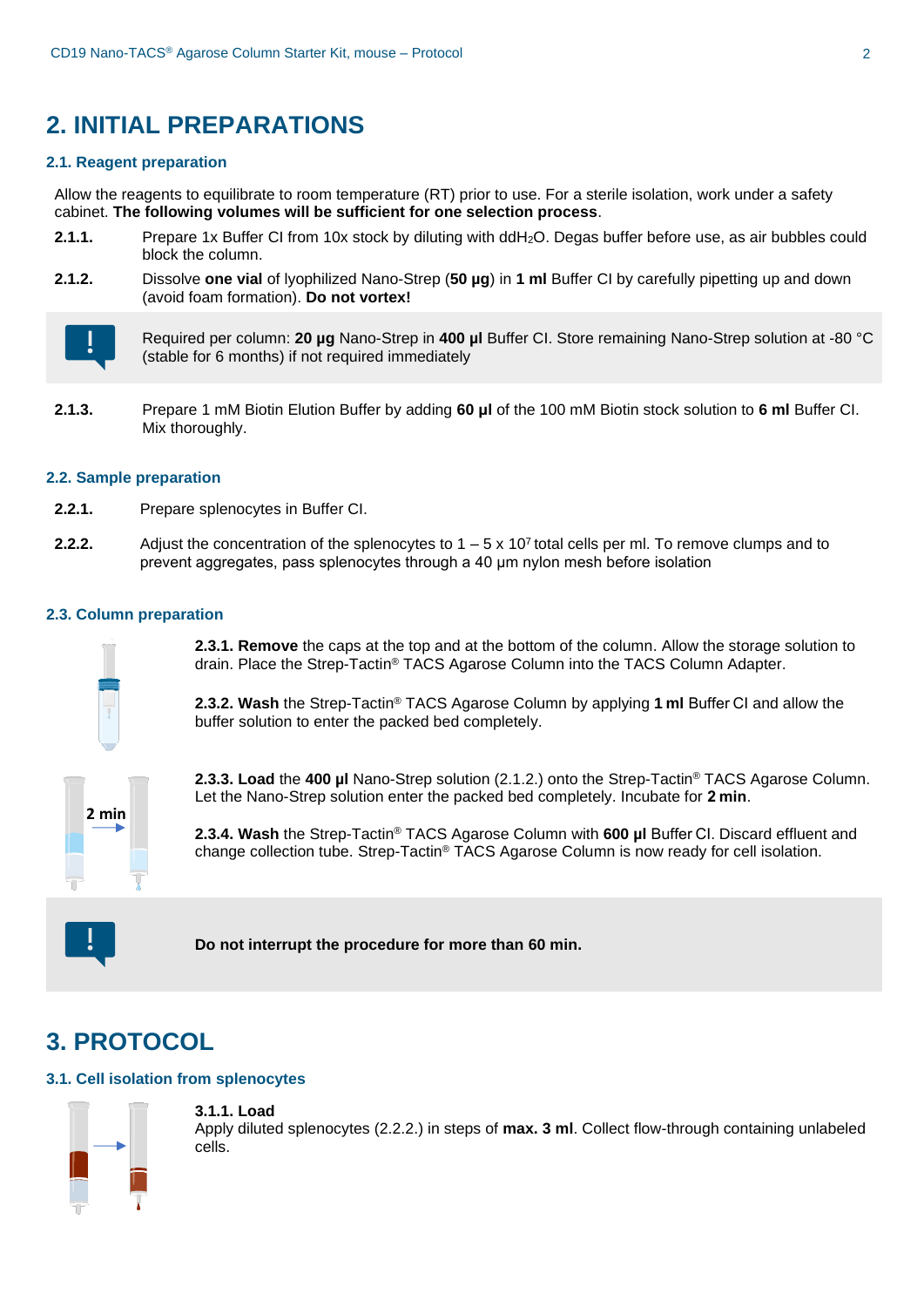

#### **3.1.2. Wash**

Apply **3x 3 ml** Buffer CI. (In each step: Let the buffer solution enter the gel bed completely). The agarose bed should now be white again.

#### **3.1.3. Elute**

From this step on your effluent contains your target cells. Use a **new collection tube**. Apply **400 µl**  Biotin Elution Buffer (2.1.3.) and incubate for **5 min**. Elute target cells by applying **2.6 ml** Biotin Elution Buffer. Elute a second time with additional **3 ml** Biotin Elution Buffer.

#### **3.3. Further procedure**

Centrifuge your eluted cell suspension for **10 min** at **300 x g**. Discard the supernatant and dissolve cell pellet in your desired buffer.



If you plan to continue with a biotin-sensitive assay, please remove biotin by washing with **50 ml** Buffer CI twice. Discard supernatant **completely.**

## **4. TROUBLESHOOTING**

| Low yield         | Option 1:<br>Check for biotin contamination in your samples.                        |  |
|-------------------|-------------------------------------------------------------------------------------|--|
|                   | Option 2:<br>Use flow restrictor during sample loading.                             |  |
|                   | Option 3:<br>Re-apply flow-through (depleted sample) to the column (3.1.1./3.2.1.). |  |
| <b>Low purity</b> | Invert columns after each wash step three times.                                    |  |

## **5. EXAMPLE DATA**

Separation of CD19<sup>+</sup> B cells from mouse spleen using the CD19 Nano-TACS® Agarose Column Starter Kit. Unlysed cells were stained with anti-mouse CD19-FITC (1D3) / CD45-eF450 and analyzed by flow cytometry (CytoFlex, BC). Dead cells were excluded from the analysis using DAPI staining. Doublet and debris discrimination were performed using FSC/SSC signals.

#### **Before isolation After** *After* **After** *After After After After*